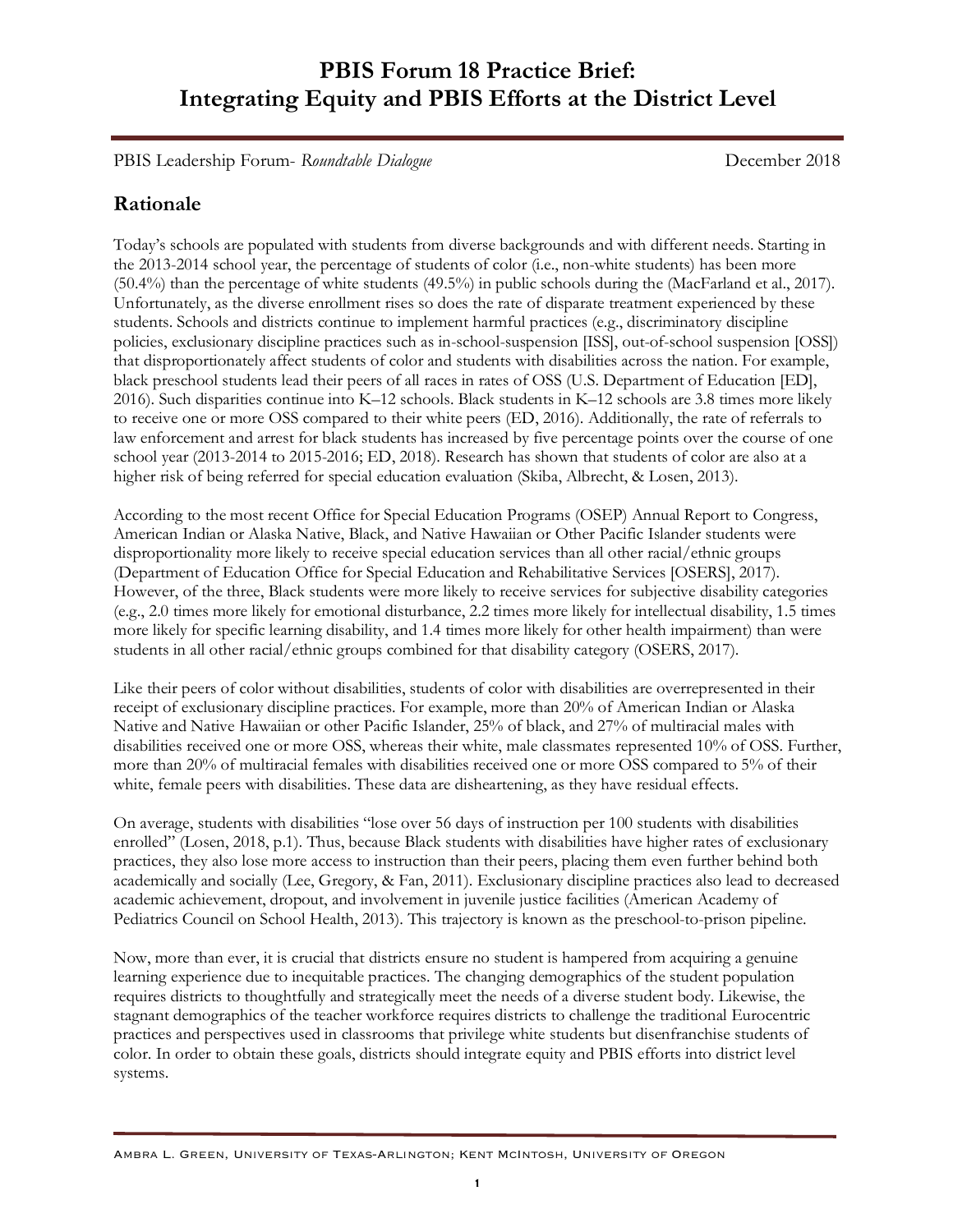PBIS Leadership Forum- *Roundtable Dialogue* December 2018

### **Procedures**

1. Establish a District Leadership Team (or work within a current multi-tiered system of support team). A district leadership team should be made up of stakeholders from the school environment and have representation from a community member (e.g., family member) with roles and expectations allocated by an administrator (Green, Cohen, & Stormont, 2018).

2. Develop a Mission Statement. The district leadership team's mission should reflect a commitment to creating and maintaining systems that are devoted to equity and data-based decision making (Green et al., 2015).

3. Create or Re-evaluate Discipline Policies. A goal of the district leadership team should be to create new policies, or revisit old policies. Specifically, discipline policies should include elements that assess implicit and explicit bias; minimize inequitable practices; and set procedures for ongoing assessment, improvement, and accountability (Green et al., 2015).

4. PBIS Implementation Blueprint and Self-Assessment. The PBIS Implementation Blueprint is designed to assist district leadership teams in building capacity "for sustainable, culturally and contextually relevant, and high fidelity implementation of multi-tiered practices and systems of support" (OSEP Technical Assistance Center on Positive Behavioral Interventions and Supports, 2018, p.3). The district leadership team can use this blueprint to guide their assessment, development, and implementation of action plans.

5. Data-based Decision Making. Using data to drive decisions is a critical step in improving equitable access to instruction and support. McIntosh, Barnes, Eliason, & Morris (2014) recommend beginning with identifying the problem, analyzing the problem, making and implementing a plan, and evaluating the plan. Therefore, district leadership teams should establish a system for routinely collecting, analyzing, and disaggregating data as well as engaging in problem-solving.

## **Specific Implementation Examples**

1. Empirical evidence for district-wide implementation is forthcoming as a result of Department of Education School Climate Transformation Grants. However, Peshak George, Cox, Minch, and Sandomierski (2018) were one of the first to examine characteristics successful district-wide implementation of PBIS. The researchers examined the characteristics of six large school districts with high proportions of schools implementing PBIS with fidelity and positive discipline outcomes in Florida. Findings from the study yielded eight themes that aided in the successful implementation of PBIS across districts. These themes included a District Coordinator, Coaches, District Teaming, Internal Implementation Drivers, Leadership Buy-In and Support, District Data Infrastructure, Direct Support to Schools, and Communication.

## **Frequently asked questions**

#### **Q: What is the difference between equity and equality in the area of education?**

**A:** Equality is providing all students with equal access to instruction, services, and support. In comparison, equity is meeting the individual needs of students. Therefore, everyone receives access to individualized levels of instruction, services, and supports. America's Promise Alliance, The Aspen Education & Society Program, and the Council of Chief State School Officers provide this definition of educational equity, "Educational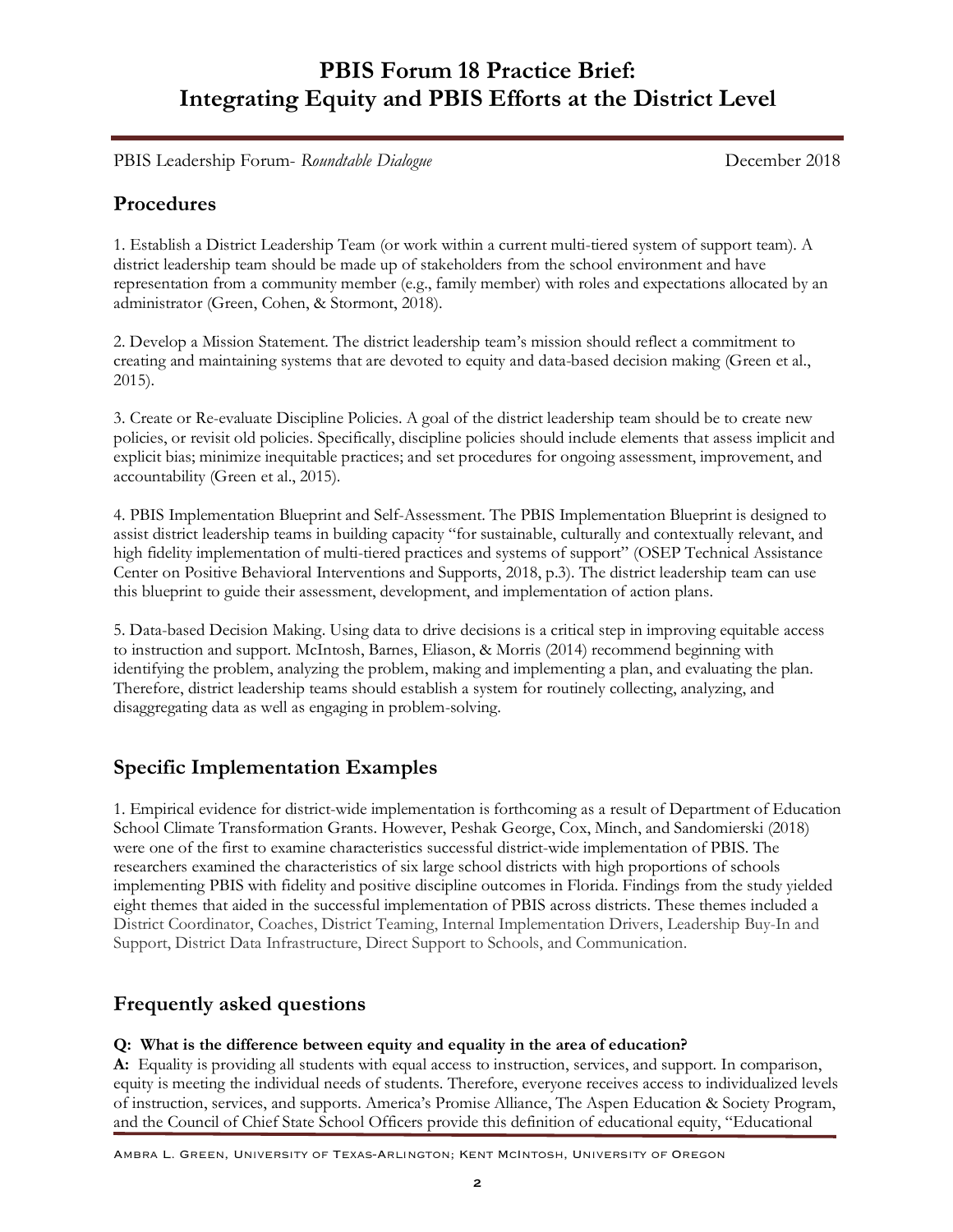PBIS Leadership Forum- *Roundtable Dialogue* December 2018

equity means that every student has access to the educational resources and rigor they need at the right moment in their education across race, gender, ethnicity, language, disability, sexual orientation, family background and/or family income" (2018, p. 5).

**Q: How can districts involve external educational stakeholders in integrating equity and PBIS? A:** Collaboration between districts and external stakeholders (e.g., family members, community agency representatives, local government leaders) is a very important component to increasing equity within a school district. Collaboration should be proactive, ongoing, authentic, and forthcoming. Districts can include stakeholders on teams or sub-committees in order to ensure their voice and perspectives are heard and valued. Additionally, districts can survey stakeholders to gather various perspectives on different matters.

## **Resources**

OSEP Technical Assistance Center on Positive Behavioral Interventions and Supports

- A 5-Point Intervention Approach for Enhancing Equity in School Discipline
	- o https://www.pbis.org/Common/Cms/files/pbisresources/A%205- Point%20Intervention%20Approach%20for%20Enhancing%20Equity%20in%20Sc hool%20Discipline.pdf
- District Level PBIS
	- o https://www.pbis.org/school/district-level

# **References**

American Academy of Pediatrics Council on School Health. (2013). Policy statement: Out-of-school suspension and expulsion. *Pediatrics, 131*, e1000-e1007. doi:10.1542/peds.2012-3932

George, H. P., Cox, K. E., Minch, D., & Sandomierski, T. (2018). District practices associated with successful SWPBIS implementation. *Behavioral Disorders*, *43*, 393-406. doi:10.1177/0198742917753612

Green, A. L., Cohen, D. R., & Stormont, M. (2018). Addressing and preventing disproportionality in exclusionary discipline practices for students of color with disabilities. *Intervention in School and Clinic*, doi:1053451218782437.

Green, A. L., Nese, R. N. T., McIntosh, K., Nishioka, V., Eliason, B., & Canizal Delabra, A. (2015). Key elements of policies to address disproportionality within SWPBIS: A guide for district and school teams. OSEP Technical Assistance Center on Positive Behavioral Interventions and Supports. www.pbis.org.

Lee, T., Gregory, A., & Fan, X. (2011). High suspension schools and dropout rates for Black and white students. *Education & Treatment of Children*, *34*, 167–192. doi:10.1353/etc.2011.0014

Losen, D. J. (2018). *Disabling punishment: The need for remedies to the disparate loss of instruction experienced by black students with disabilities.* Los Angeles: The Center for Civil Rights Remedies and Charles Hamilton Houston Institute for Race and Justice.

Ambra L. Green, University of Texas-Arlington; Kent McIntosh, University of Oregon